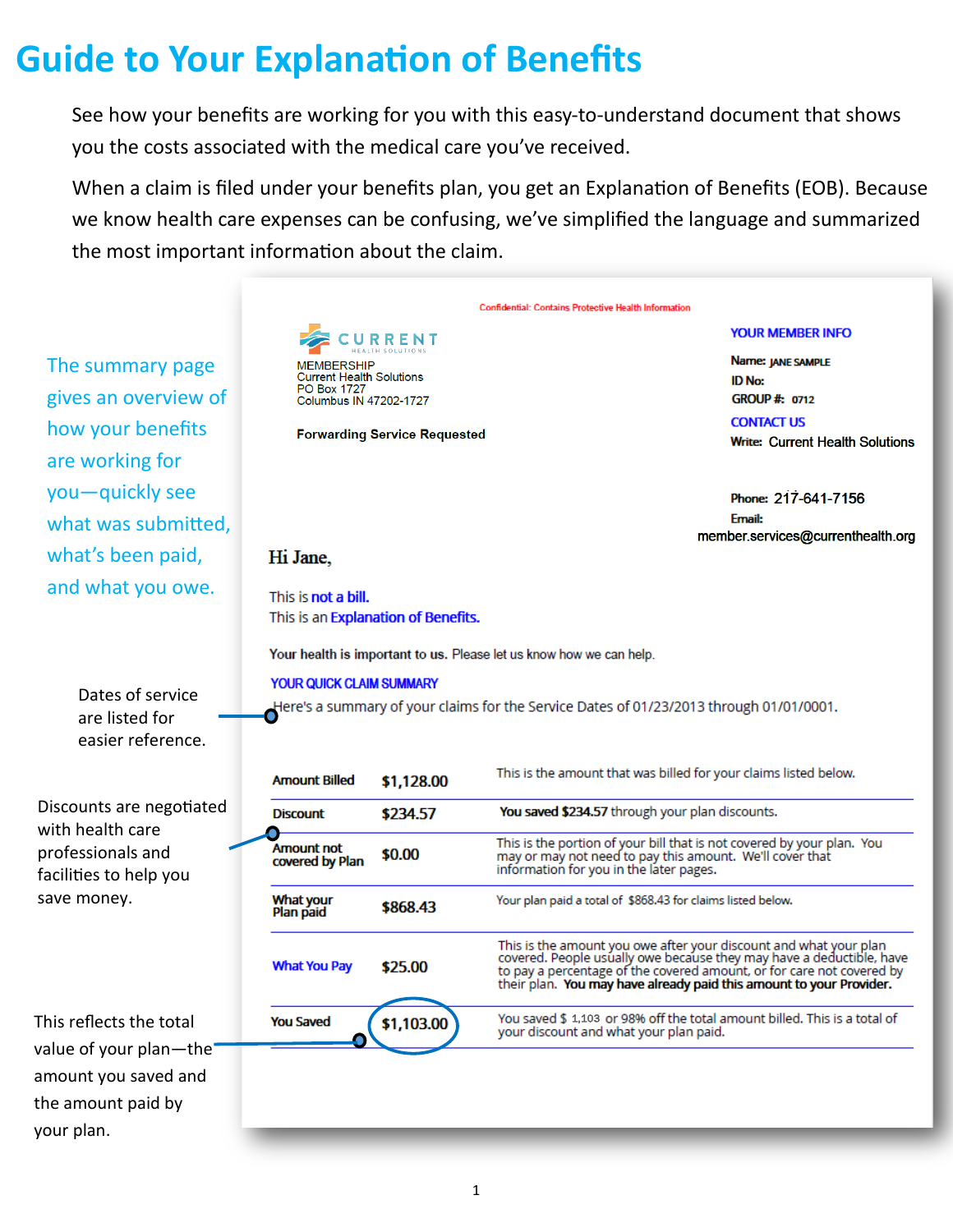### After your summary page, you'll see a detailed breakdown of each claim that has been submitted during those dates of service.

The description is the name of your benefit plan which specifies individual, family, deductible, out-of-pocket expenses, etc. It also shows the start date to the end date of your coverage. During this time, if you get care, we cover the portion of the cost we've agreed to.



#### **YOUR DETAILED CLAIM BREAKDOWN**

Received on: 09/15/2016 Provider: PROVIDER GROUP INC. Claim #: 1315738593

The dollar amount and percentage your plan paid toward the covered amount, minus any copay/ deductible/coinsurance you're responsible for.

|                                       |                                |                                       |                                     |                                 |                            | <b>PLAN PAID</b>          |       |        | <b>YOU'RE RESPONSIBLE FOR</b>                                         |     |              |  |  |
|---------------------------------------|--------------------------------|---------------------------------------|-------------------------------------|---------------------------------|----------------------------|---------------------------|-------|--------|-----------------------------------------------------------------------|-----|--------------|--|--|
| <b>Type of Service/Date</b>           | <b>Amount</b><br><b>Billed</b> | <b>Your Member</b><br><b>Discount</b> | <b>Amount</b><br><b>Not Covered</b> | <b>Allowed</b><br><b>Amount</b> | Other<br>Insurance<br>Paid |                           |       |        | What Your % Copay/ See<br>Plan Paid Paid Deductible Coinsurance Notes |     | <b>Total</b> |  |  |
| OFFICE OUTPT EST 25 MIN<br>01/23/2013 | \$192.00                       | \$26.50                               | \$0.00                              | \$165.50                        | \$0.00                     | \$140.50                  | 0.00% | \$0.00 | \$25.00                                                               | 810 | 50.00        |  |  |
| <b>TOTALS</b>                         | \$192.00                       | \$26.50                               | \$0.00                              | \$165.50                        | \$0.00                     | \$140.50                  |       | \$0.00 | \$25.00                                                               |     | \$25.00      |  |  |
|                                       |                                |                                       |                                     |                                 |                            | <b>PLAN PAID: \$140.5</b> |       |        | <b>WHAT YOU PAY: \$25.00</b>                                          |     |              |  |  |

\* After you have met your deductible, the cost of covered expenses are shared by you and your health plan.<br>The percentage of covered expenses you are responsible for is called coinsurance.

The notes section will give you information on the network that your health care professional is in as well as what you have left in your plan deductibles and out-of-pocket expenses.